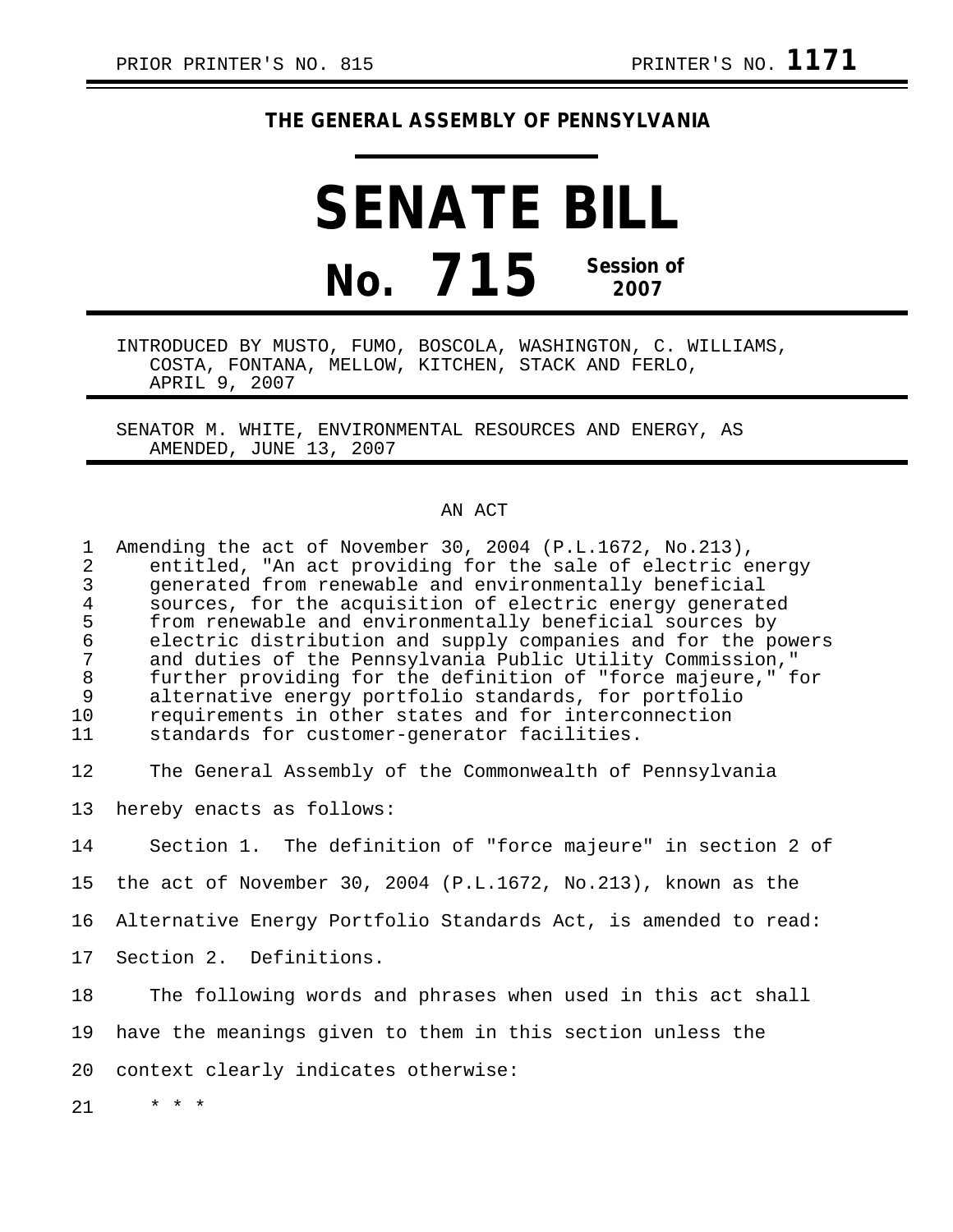1 "Force majeure." Upon its own initiative or upon a request 2 of an electric distribution company or an electric generator 3 supplier, the Pennsylvania Public Utility Commission, within 60 4 days, shall determine if alternative energy resources are 5 reasonably available in the marketplace in sufficient quantities 6 for the electric distribution companies and electric generation 7 suppliers to meet their obligations for that reporting period 8 under this act. In making this determination the commission 9 shall consider whether electric distribution companies or 10 electric generation suppliers have made a good faith effort to 11 acquire sufficient alternative energy to comply with their 12 obligations. Such good faith efforts shall include, but are not 13 limited to, banking alternative energy credits during their 14 transition periods, seeking alternative energy credits through 15 competitive solicitations and seeking to procure alternative 16 energy credits or alternative energy through long-term 17 contracts. In further making its determination the commission 18 shall assess the availability of alternative energy credits in 19 the Generation Attributes Tracking System (GATS) or its 20 successor, and the availability of alternative energy credits 21 generally in Pennsylvania and other jurisdictions in the PJM 22 Interconnection, L.L.C. regional transmission organization (PJM) 23 or its successor. The commission may also require solicitations 24 for alternative energy credits as part of default service before 25 requests of force majeure can be made. If the commission further 26 determines that alternative energy resources are not reasonably 27 available in sufficient quantities in the marketplace for the 28 electric distribution companies and electric generation 29 suppliers to meet their obligations under this act, then the 30 commission shall modify the underlying obligation of the 20070S0715B1171 - 2 -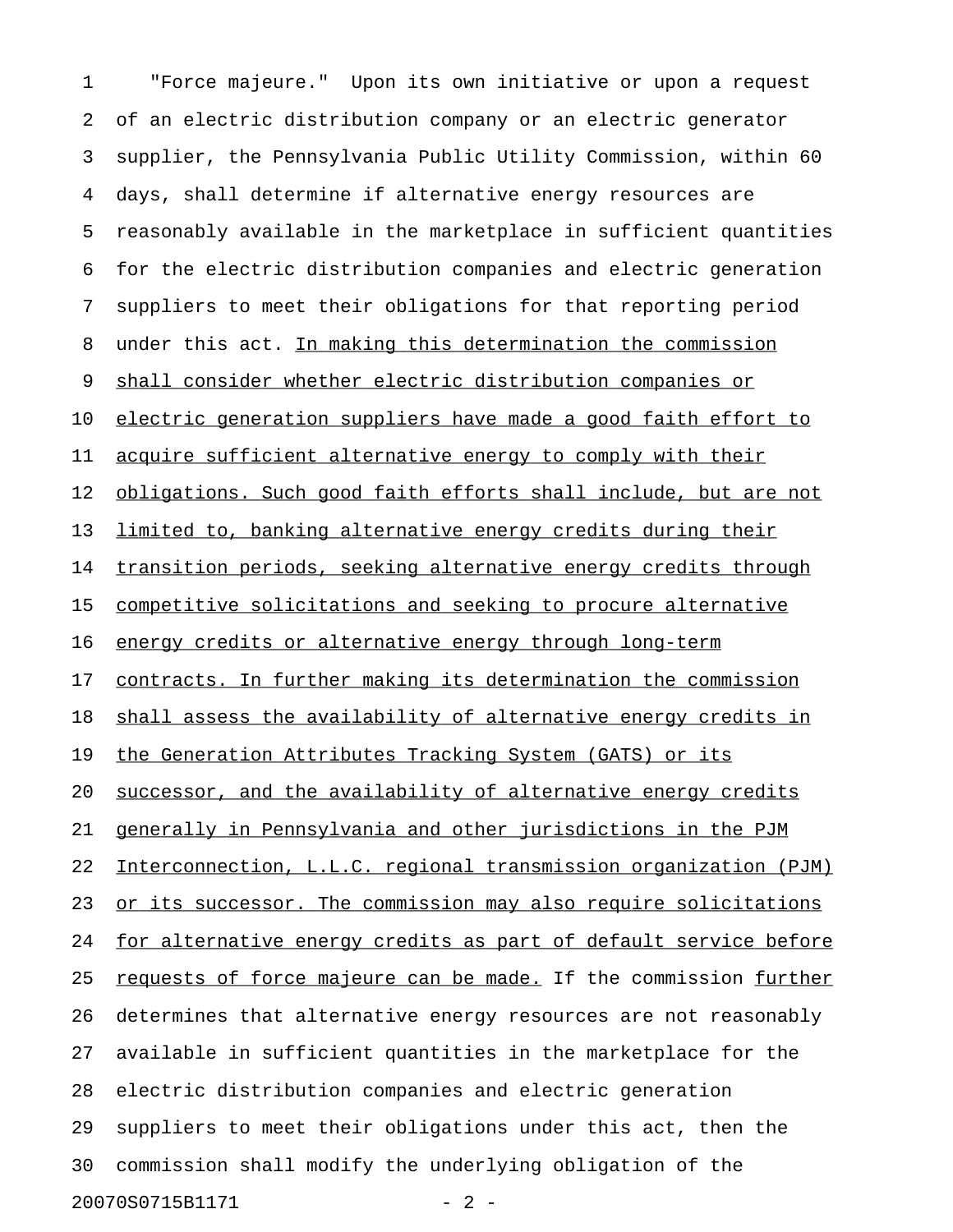1 electric distribution company or electric generation supplier or 2 recommend to the General Assembly that the underlying obligation 3 be eliminated.

4 \* \* \*

5 Section 2. Sections  $3(b)$  and  $(f)$ , 4 and 5 of the act are  $\leq$ 6 amended to read: SECTION 3(B) AND (F) OF THE ACT ARE AMENDED AND <-7 SUBSECTION (E) IS AMENDED BY ADDING A PARAGRAPH TO READ: 8 Section 3. Alternative energy portfolio standards.

9 \* \* \*

10 (b) Tier I and solar photovoltaic shares.--

11 (1) Two years after the effective date of this act, at 12 least 1.5% of the electric energy sold by an electric 13 distribution company or electric generation supplier to 14 retail electric customers in this Commonwealth shall be 15 generated from Tier I alternative energy sources. Except as 16 provided in this section, the minimum percentage of electric 17 energy required to be sold to retail electric customers from 18 alternative energy sources shall increase to 2% three years 19 after the effective date of this act. The minimum percentage 20 of electric energy required to be sold to retail electric 21 customers from alternative energy sources shall increase by 22 at least 0.5% each year so that at least 8% of the electric 23 energy sold by an electric distribution company or electric 24 generation supplier to retail electric customers in that 25 certificated territory in the 15th year after the effective 26 date of this subsection is sold from Tier I alternative 27 energy resources.

28 (2) [Of the electric energy required to be sold from  $\leftarrow$ 29 Tier I sources, the total percentage that must be sold from 30 solar photovoltaic technologies is  $\overline{[for]}$ : FOR: ] THE TOTAL  $\sim$ 20070S0715B1171 - 3 -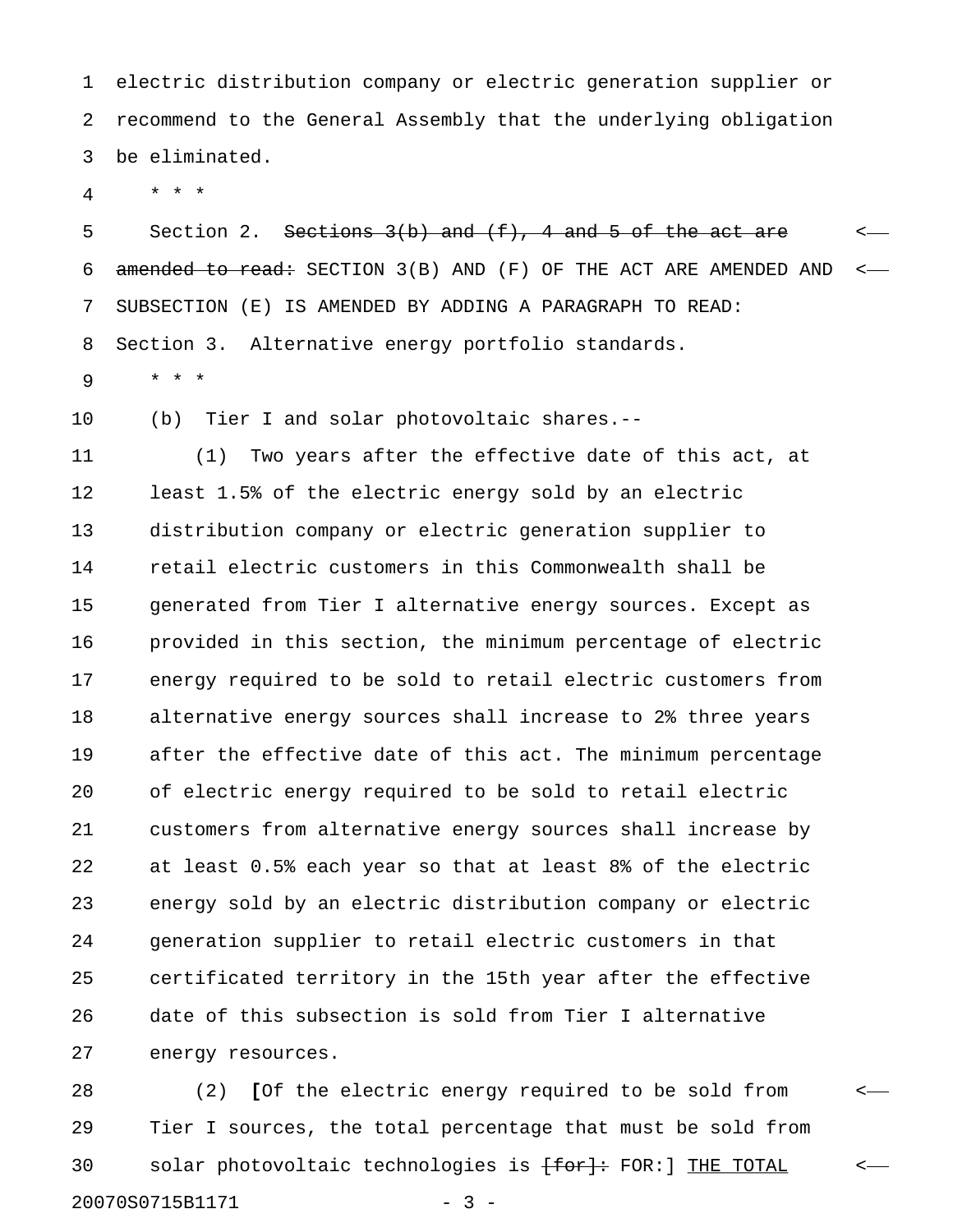| 1  | PERCENTAGE OF THE ELECTRIC ENERGY SOLD BY AN ELECTRIC                       |
|----|-----------------------------------------------------------------------------|
| 2  | DISTRIBUTION COMPANY OR ELECTRIC GENERATION SUPPLIER TO                     |
| 3  | RETAIL ELECTRIC CUSTOMERS IN THIS COMMONWEALTH THAT MUST BE                 |
| 4  | SOLD FROM SOLAR PHOTOVOLTAIC TECHNOLOGIES IS:                               |
| 5  | Years $1$ through $4 - 0.0013$ .<br>[(i)]                                   |
| 6  | Years 5 through $9 - 0.0203$ .<br>(iii)                                     |
| 7  | Years 10 through $14 - 0.2500$ .<br>(iii)                                   |
| 8  | Years 15 and thereafter - $0.5000$ .]<br>(iv)                               |
| 9  | 0.0013% for June 1, 2006, through May 31, 2007.<br>(i)                      |
| 10 | (ii)<br>0.0030% for June 1, 2007, through May 31, 2008.                     |
| 11 | $(iii)$ 0.0063% for June 1, 2008, through May 31,                           |
| 12 | 2009.                                                                       |
| 13 | 0.0120% for June 1, 2009, through May 31, 2010.<br>(iv)                     |
| 14 | 0.0203% for June 1, 2010, through May 31, 2011.<br>(v)                      |
| 15 | 0.0325% for June 1, 2011, through May 31, 2012.<br>(vi)                     |
| 16 | $(vii)$ 0.0510% for June 1, 2012, through May 31,                           |
| 17 | 2013.                                                                       |
| 18 | (viii) $0.0840$ for June 1, 2013, through May 31,                           |
| 19 | 2014.                                                                       |
| 20 | $(ix)$ 0.1440% for June 1, 2014, through May 31, 2015.                      |
| 21 | 0.2500% for June 1, 2015, through May 31, 2016.<br>(x)                      |
| 22 | (xi) 0.2933% for June 1, 2016, through May 31, 2017.                        |
| 23 | $(xii)$ 0.3400% for June 1, 2017, through May 31,                           |
| 24 | 2018.                                                                       |
| 25 | (xiii) 0.3900% for June 1, 2018, through May 31,                            |
| 26 | 2019.                                                                       |
| 27 | (xiv) 0.4433% for June 1, 2019, through May 31,                             |
| 28 | 2020.                                                                       |
| 29 | $(xv)$ 0.5000% for June 1, 2020, through May 31, 2021.<br>$\prec$           |
| 30 | percentages in this paragraph shall apply to all retail<br><del>The -</del> |
|    |                                                                             |

20070S0715B1171 - 4 -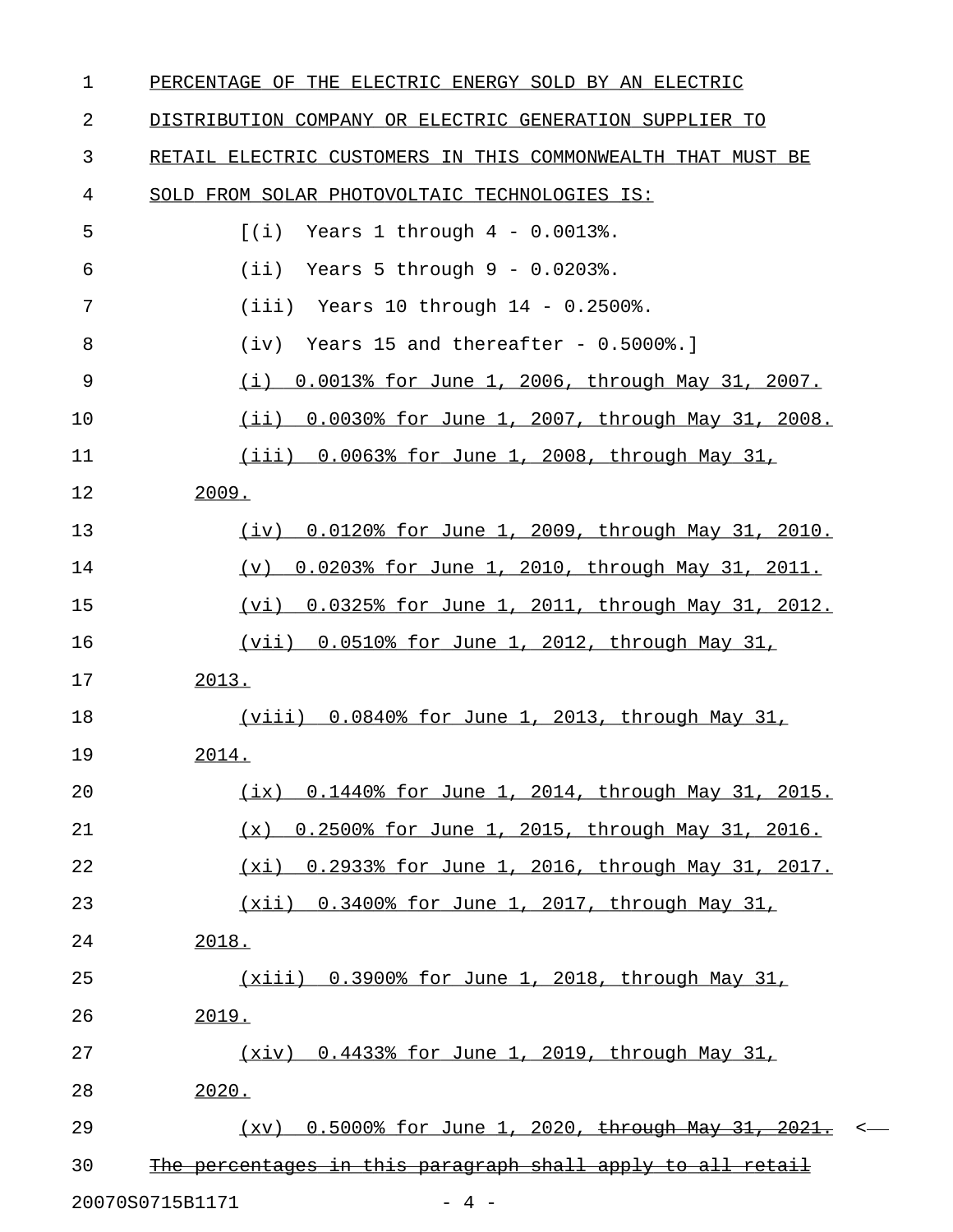### 1 electricity sales in this Commonwealth. AND THEREAFTER.

2 (3) Upon commencement of the beginning of the 6th 3 reporting year, the commission shall undertake a review of 4 the compliance by electric distribution companies and 5 electric generation suppliers with the requirements of this 6 act. The review shall also include the status of alternative 7 energy technologies within this Commonwealth and the capacity 8 to add additional alternative energy resources. The 9 commission shall use the results of this review to recommend 10 to the General Assembly additional compliance goals beyond 11 year 15. The commission shall work with the department in 12 evaluating the future alternative energy resource potential. 13 \* \* \* 14 (E) ALTERNATIVE ENERGY CREDITS.-- < 15 \* \* \* 16  $(12)$  (I) UNLESS A CONTRACTUAL PROVISION EXPLICITLY 17 ASSIGNS ALTERNATIVE ENERGY CREDITS IN A DIFFERENT MANNER, 18 THE OWNER OF THE ALTERNATIVE ENERGY SYSTEM OR A CUSTOMER-19 GENERATOR OWNS ANY AND ALL ALTERNATIVE ENERGY CREDITS 20 ASSOCIATED WITH OR CREATED BY THE PRODUCTION OF ELECTRIC 21 ENERGY BY SUCH FACILITY OR CUSTOMER, AND THE OWNER OR 22 CUSTOMER SHALL BE ENTITLED TO SELL, TRANSFER OR TAKE ANY 23 OTHER ACTION TO WHICH A LEGAL OWNER OF PROPERTY IS 24 ENTITLED TO TAKE WITH RESPECT TO THE CREDITS. 25 (II) THIS PARAGRAPH SHALL APPLY TO ALL ALTERNATIVE 26 ENERGY CREDITS WHICH WERE CREATED PURSUANT TO THIS ACT

27 PRIOR TO THE EFFECTIVE DATE OF THIS PARAGRAPH AND WHICH

28 WILL BE CREATED AFTER THE EFFECTIVE DATE OF THIS

29 PARAGRAPH, REGARDLESS OF WHEN ANY UNDERLYING CONTRACT FOR

30 THE PURCHASE OF ELECTRIC ENERGY OR OTHER PRODUCTS FROM

20070S0715B1171 - 5 -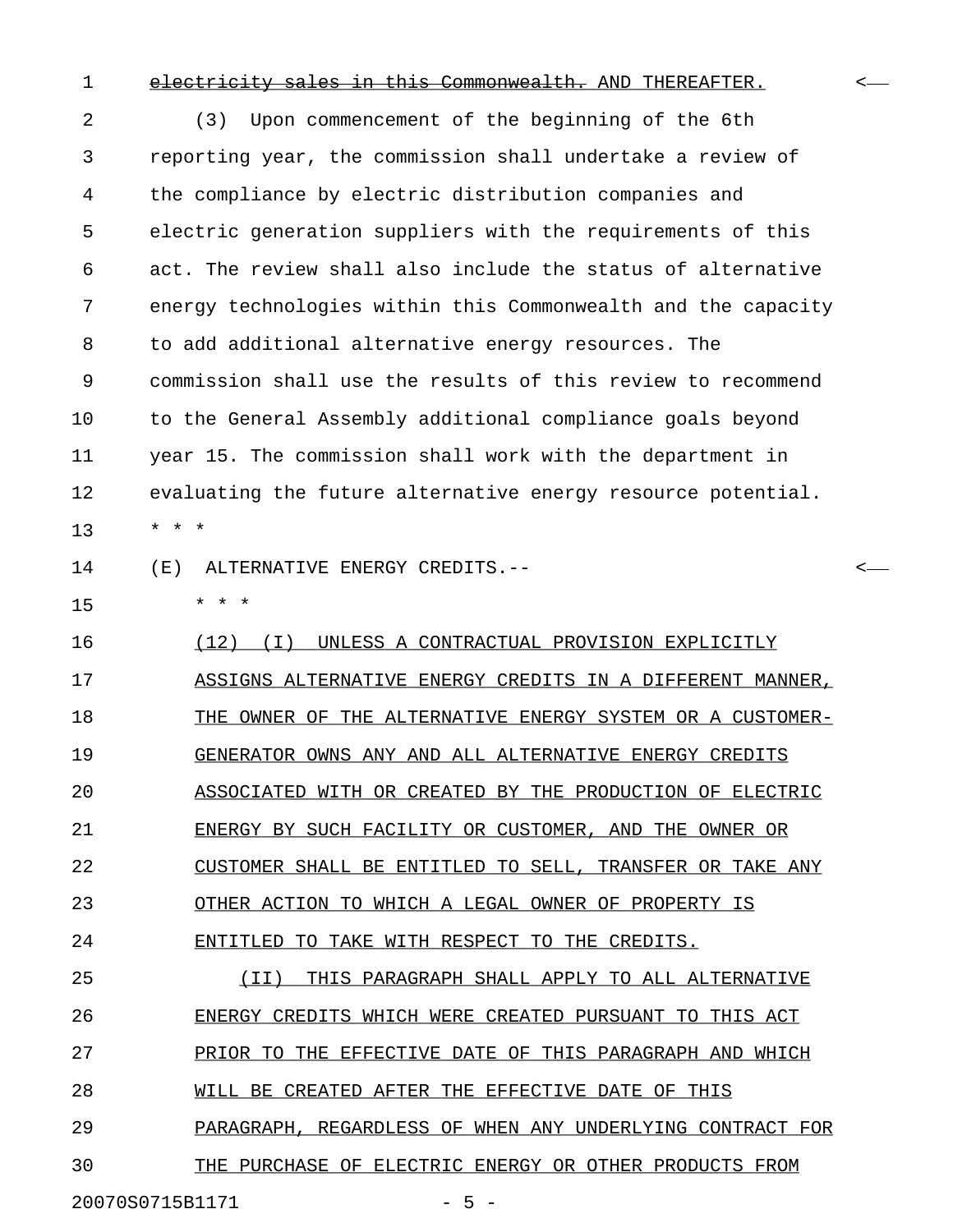## 1 THE GENERATOR THAT OUALIFIES AS AN ALTERNATIVE ENERGY

2 SYSTEM WAS EXECUTED.

3 (f) Alternative compliance payment.--

4 (1) At the end of each program year, the program 5 administrator shall provide a report to the commission and to 6 each covered electric distribution company showing their 7 status level of alternative energy acquisition.

8 (2) The commission shall conduct a review of each 9 determination made under subsections (b) and (c). If, after 10 notice and hearing, the commission determines that an 11 electric distribution company or electric generation supplier 12 has failed to comply with subsections (b) and (c), the 13 commission shall impose an alternative compliance payment on 14 that company or supplier.

15 (3) The alternative compliance payment, with the 16 exception of the solar photovoltaic share compliance 17 requirement set forth in subsection (b)(2), shall be \$45 18 times the number of additional alternative energy credits 19 needed in order to comply with subsection (b) or (c).

20 (4) The alternative compliance payment for the solar 21 photovoltaic share shall be 200% of the average market value 22 of solar renewable energy credits sold during the reporting 23 period within the service region of the regional transmission 24 organization, including, where applicable, the levelized up-25 front rebates received by sellers of solar renewable energy 26 credits in other jurisdictions in the PJM Interconnection, 27 L.L.C. transmission organization (PJM) or its successor. 28 (5) The commission shall establish a process to provide

29 for, at least annually, a review of the alternative energy 30 market within this Commonwealth and the service territories 20070S0715B1171 - 6 -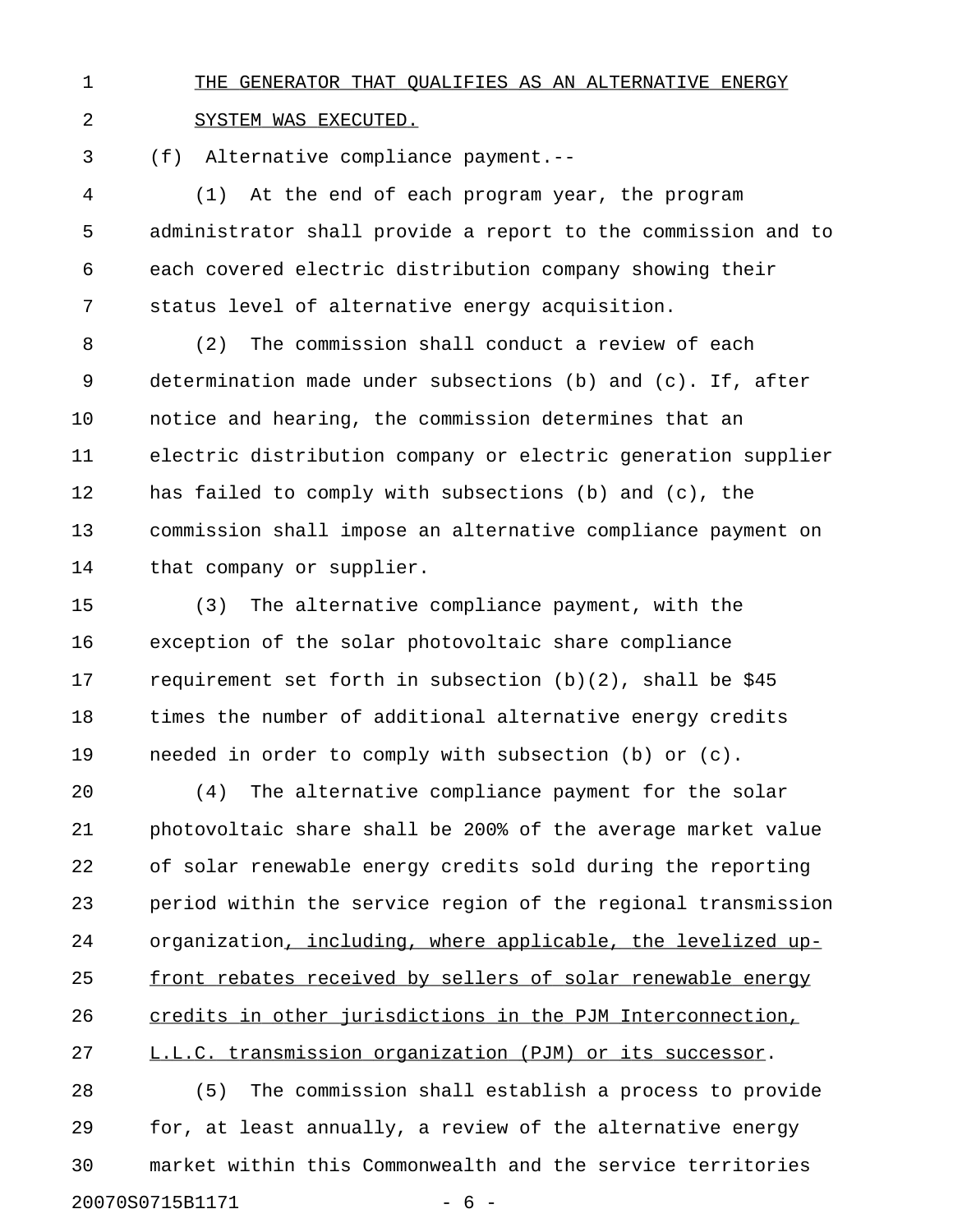1 of the regional transmission organizations that manage the 2 transmission system in any part of this Commonwealth. The 3 commission will use the results of this study to identify any 4 needed changes to the cost associated with the alternative 5 compliance payment program. If the commission finds that the 6 costs associated with the alternative compliance payment 7 program must be changed, the commission shall present these 8 findings to the General Assembly for legislative enactment. 9 \* \* \*

10 SECTION 3. SECTIONS 4 AND 5 OF THE ACT ARE AMENDED TO READ: < 11 Section 4. Portfolio requirements in other states.

12 If an electric distribution supplier or electric generation 13 company provider sells electricity in any other state and is 14 subject to renewable energy portfolio requirements in that 15 state, they shall list any such requirement and shall indicate 16 how it satisfied those renewable energy portfolio requirements. 17 To prevent double-counting, the electric distribution supplier 18 or electric generation company shall not satisfy Pennsylvania's 19 alternative energy portfolio requirements using alternative 20 energy used to satisfy another state's portfolio requirements[. 21 Energy derived only from alternative energy sources inside the 22 geographical boundaries of this Commonwealth or within the 23 service territory of any regional transmission organization that 24 manages the transmission system in any part of this Commonwealth 25 shall be eligible to meet the compliance requirements under this 26 act.] or alternative energy credits already purchased by 27 individuals, businesses, or government bodies that do not have a 28 compliance obligation under this act unless the individual, 29 business or government body sells those credits to the electric 30 distribution company or electric generation supplier. Energy 20070S0715B1171 - 7 -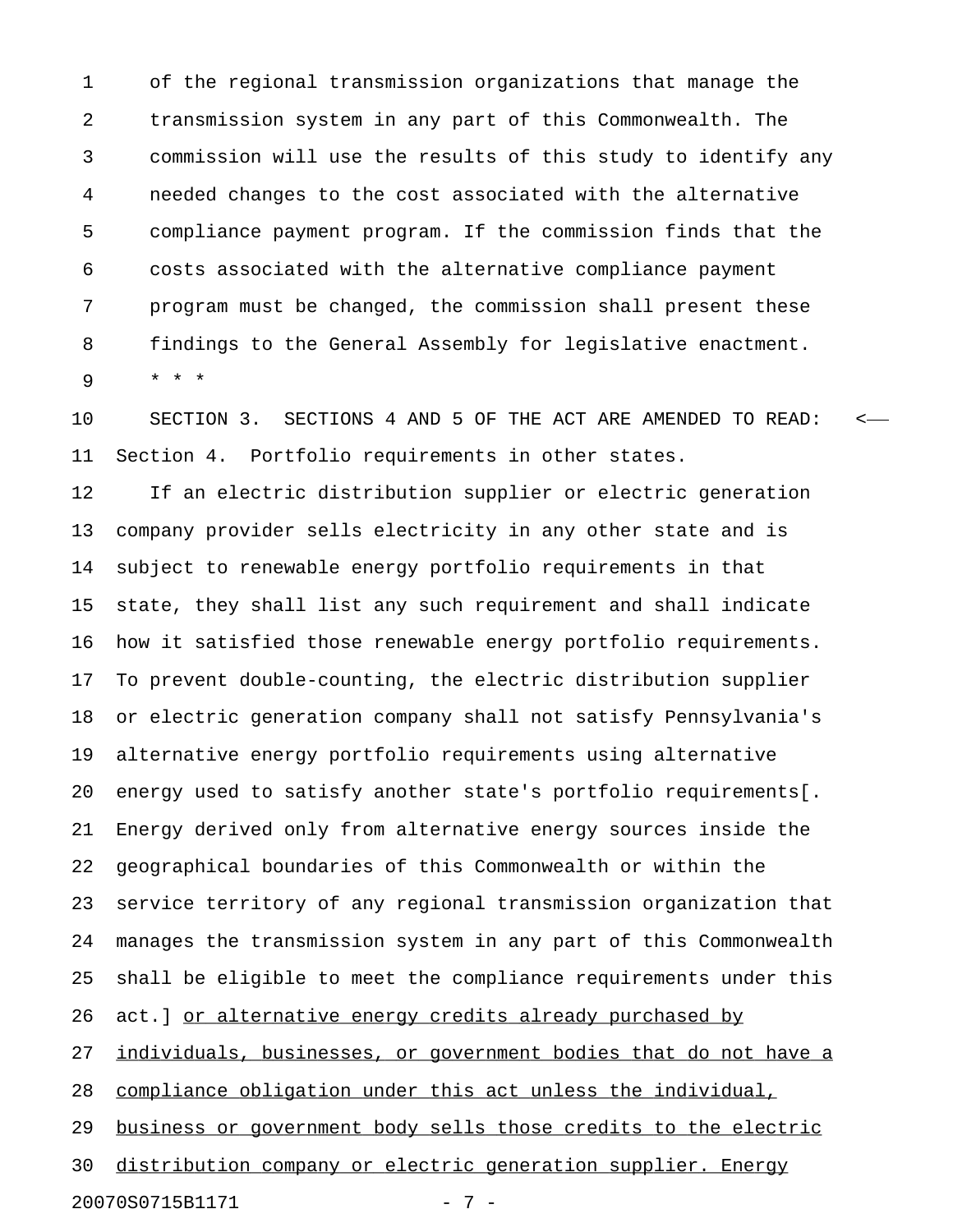| 1  | derived from alternative energy sources inside the geographical     |
|----|---------------------------------------------------------------------|
| 2  | boundaries of this Commonwealth shall be eligible to meet the       |
| 3  | compliance requirements under this act. Energy derived from         |
| 4  | alternative energy sources located outside the geographical         |
| 5  | boundaries of this Commonwealth but within the service territory    |
| 6  | of a regional transmission organization that manages the            |
| 7  | transmission system in any part of this Commonwealth shall only     |
| 8  | be eligible to meet the compliance requirements of electric         |
| 9  | distribution companies or electric generation suppliers located     |
| 10 | within the service territory of the same regional transmission      |
| 11 | organization. For purposes of compliance with this act,             |
| 12 | alternative energy sources located in the PJM Interconnection,      |
| 13 | L.L.C. regional transmission organization (PJM) or its successor    |
| 14 | service territory shall be eligible to fulfill compliance           |
| 15 | obligations of Pike County Light and Power Company and              |
| 16 | Pennsylvania Power Company. Energy derived from alternative         |
| 17 | energy sources located outside the service territory of a           |
| 18 | regional transmission organization that manages the transmission    |
|    | 19 system in any part of this Commonwealth shall not be eligible to |
| 20 | meet the compliance requirements of this act. Electric              |
| 21 | distribution companies and electric generation suppliers shall      |
| 22 | document that this energy was not used to satisfy another           |
| 23 | state's renewable energy portfolio standards.                       |
| 24 | Section 5. Interconnection standards for customer-generator         |
| 25 | facilities.                                                         |
| 26 | Excess generation from net-metered customer-generators shall        |
| 27 | be "trued-up" on an annual basis. The commission shall develop      |
| 28 | technical and net metering interconnection rules for customer-      |
| 29 | generators intending to operate renewable onsite generators in      |
| 30 | parallel with the electric utility grid, consistent with rules      |
|    | 20070S0715B1171<br>$-8 -$                                           |